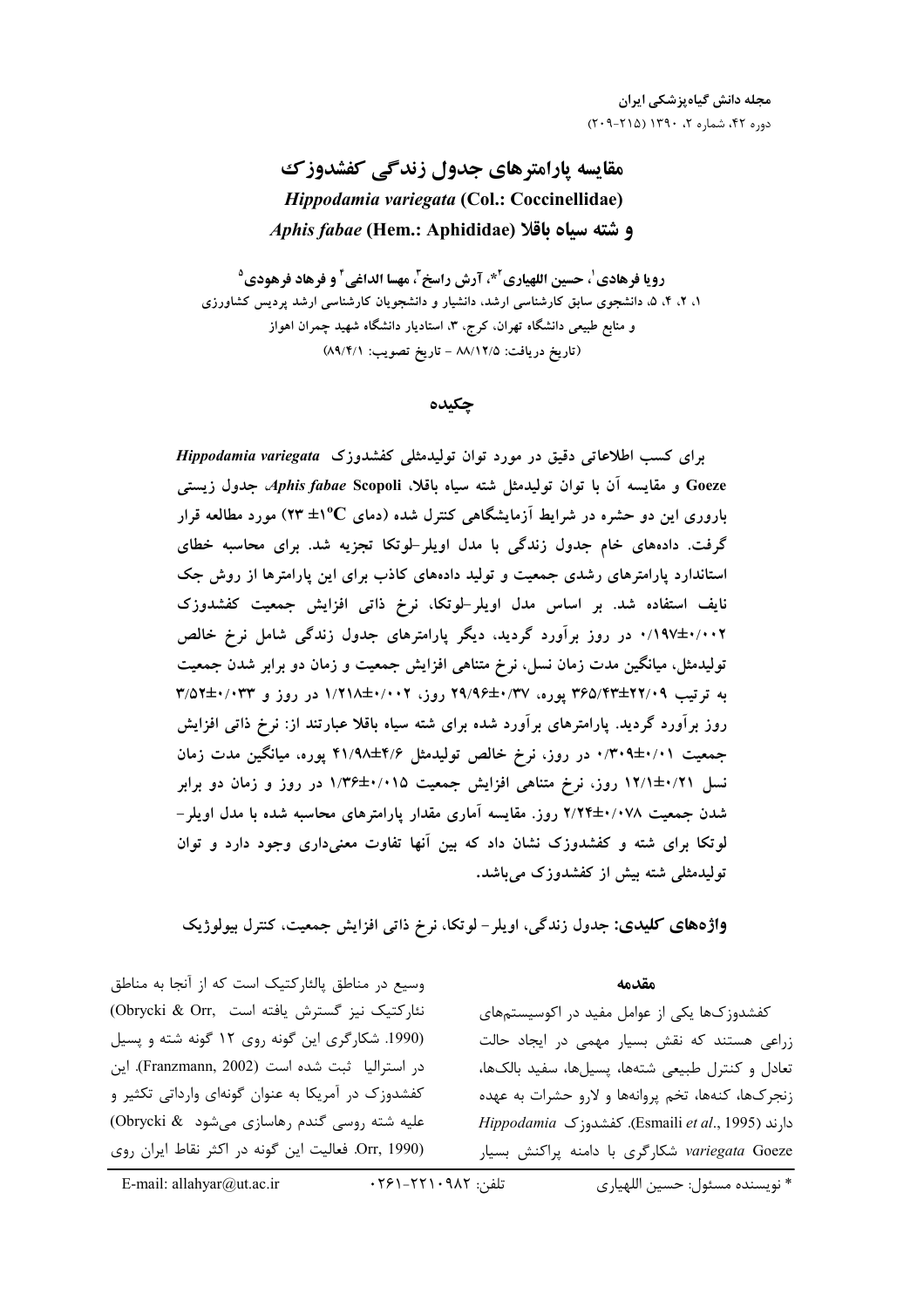شتههای مختلف گزارش شده است و احتمال می رود در تمام نقاط كشور فعاليت داشته باشد (Vojdani, 1964). این کفشدوزک بهعنوان گونه غالب کفشدوزک در مزارع يونجه كرج نيز معرفي شده است (Sadeghi, 1991).

کفشدوزک H. variegata چندخوار بوده و شکارگر شتهها میباشد، اما در شرایط گرسنگی از کنههای خانواده Tetranychidae نيز تغذيه مي كند @Obrycki Orr, 1990). فعالیت این کفشدوزک روی شپشکهای زیانآور مرکبات و تریپس گندم نیز گزارش شده است (Vojdani, 1964). شته سیاه باقلا یکی از طعمههای مهم این کفشدوزک میباشد. این شته همانند دیگر شتهها، به علت قدرت تولیدمثلی بسیار بالا یکی از آفات مهم کشاورزی میباشد. این شته علاوه بر باقلا روی چغندر، نخود، لوبیا، سیب زمینی، شمشاد و بسیاری دیگر از انواع گیاهان زراعی وجود داشته و قادر به خسارتزایی است. در ایران در حدود ۵۰ گونه گیاهی و در جهان بیش از ۲۰۰ گونه گیاهی مورد حمله این آفت قرار میگیرد؛ همچنین قادر به انتقال بیماریهای ويروسي مي باشد (Esmaili et al., 1995). براي بررسي  $H.$  variegata امکان کنترل این شته توسط کفشدوزک لازم است توان توليدمثلي آنها تعيين و مورد مقايسه قرار گیرد. یکی از کاملترین پارامترها برای انجام مقایسهها،  $r_m$  نرخ ذاتی افزایش جمعیت یا  $r_m$  است. مقدار موجود بستگی به زادآوری، طول عمر و سرعت رشد موجود دارد. نرخ ذاتی افزایش طبیعی تحت شرایط استاندارد شدهای تعیین می شود و همین امر امکان مقایسه حشرات را تحت تیمارهای مختلف (دما و گیاه میزبان) فراهم میآورد. این آماره برای تعیین کارایی دشمنان طبیعی نیز قابل استفاده میباشد.

به همین منظور مطالعات متعددی روی ویژگیهای زیستی و جدول زندگی کفشدوزکها صورت گرفته است. Kontodimas & Stathas برخی ویژگیهای زیستی کفشدوزک H. variegata روی شته Dysaphis crataegi Kaltenbach را مورد بررسی قرار دادند. .Mollashahi et al (2004) يارامترهاى جدول زندگی این کفشدوزک را با تغذیه از شته جالیز (Aphis gossypii Glover) در شرايط آزمايشگاهي مورد بررسی قرار دادند. .Lanzoni et al (2004) پارامترهای

جدول زندگی سه گونه کفشدوزک Harmonia Pallas ا در H. bipunctata L. و H. variegata axyridis شرایط آزمایشگاهی با تغذیه از شته سبز هلو Myzus) ElHag & ربا یکدیگر مقایسه کردند. ElHag & Zaitoon (1996) پارامترهای بیولوژیکی ۴ گونه Coccinella Herbst Adonia variegata S e c. septempunctata L. novemnotata را با تغذیه از شتههای C. undecimpunctata Rhopalosiphum padi , Brevicoryne brassicae L. .L مورد بررسے قرار دادند.

نوع شكار و عوامل محيطى مى توانند نتايج جدول El Habi et زندگی را تحت تأثیر قرار دهند. تحقیقات .al (2000) نشان داد که دما تأثیر بسزایی در رشد و میزان پرخوری کفشدوزک H. variegata روی شته Michaud & Qureshi .دارد. Michaud & Qureshi .(2001) Abdel-Salam & Abdel-Baky .(2006) .(2008) Huang et al (2008) از دیگر کسانی بودند که به مطالعه جدول زندگي كفشدوزكها تحت شرايط متفاوت یرداختند. .Mollashahi et al (2009) یارامترهای رشد  $\vert$ . eptempunctata جمعیت کفشدوزک C. septempunctata با یکدیگر مقایسه کردند.

با وجود مطالعات متعددی که روی جدول زندگی كغشدوزك H. variegata تحت شرايط متفاوت انجام شده است، ولی مقایسهای با پارامترهای شکار مورد استفاده انجام نشده است. برای رفع این کمبود، در این پژوهش برای بررسی کارایی کفشدورک H. variegata روی شته سیاه باقلا، جدول زندگی این کفشدوزک و شته سیاه باقلا در شرایط آزمایشگاهی مشابه مورد مطالعه و مقايسه قرار گرفت.

## مواد و روشها

برای ایجاد جمعیت اولیه شته، برگهای آلوده به شته سیاه باقلا از مزرعه باقلا جمعآوری شدند. شتهها به گیاهان باقلا منتقل و در اتاقک رشد با دمای C°۱±۱۲ و رطوبت نسبی ۷۰±۷۰ درصد و دوره نوری ۱۶ ساعت روشنایی و ۸ ساعت تاریکی نگهداری شدند تا کلنی به حد قابل قبولی برسد. برای انجام آزمایش و نگهداری كلني از باقلاي رقم سرخسي استفاده شد. حشرات كامل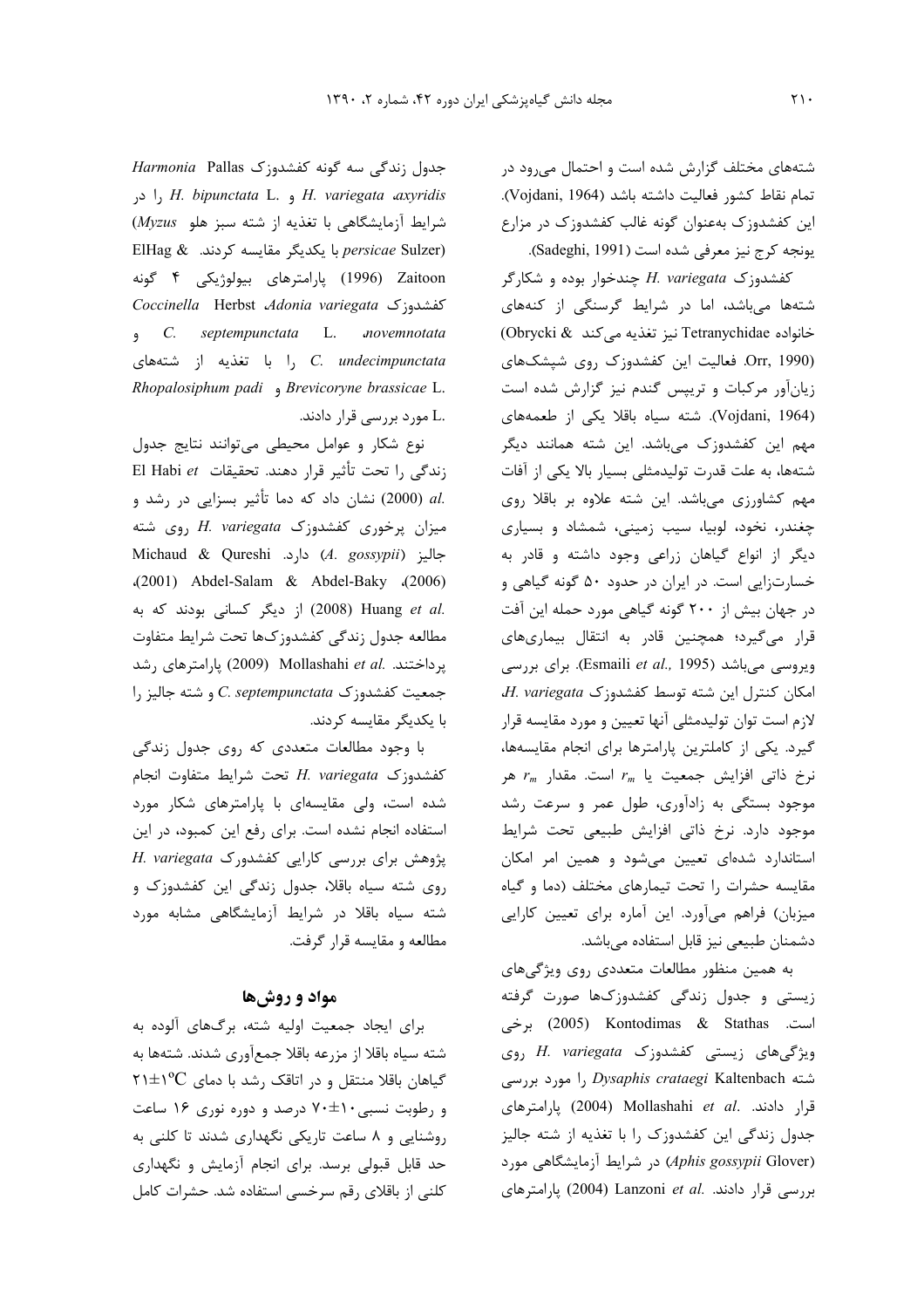كفشدوزك با تورزني از مزرعه يونجه كرج جمعأوري و به آزمایشگاه منتقل شدند. کفشدوزکها به ظروف پلاستیکی به قطر دهانه ۲۵ و عمق ۲۰ سانتی متر منتقل (۵۰ عدد در هر ظرف) و تعداد کافی از شته سیاه باقلا برای تغذیه و مقداری کاغذهای چین خورده به عنوان محیط تخمریزی به ظروف اضافه شد، سپس در ظروف به انکوباتور منتقل شده و در دمای  $\rm C$ (۲۳±۰ رطوبت ۷۰±۱۰ درصد و دوره نوری ۱۶ ساعت روشنایی و ۸ ساعت تاریکی نگهداری شدند. ظروف آزمایش شامل پتریهایی به قطر ۹ و ارتفاع ۱/۵ سانتی متر بود. برای ایجاد تهویه، سوراخی به قطر سه سانتیمتر روی در ظروف ایجاد و با توری پوشانده شده بود.

برای شروع آزمایش نیاز به تخمهای همسن کفشدوزک بود. برای همسن سازی تخمها، کفشدوز کهای ماده به ظرفهای جداگانه منتقل شدند. تعدادی شته برای تغذیه کفشدوزکها و مقداری برگ و کاغذهای چین خورده به عنوان زمینه تخمریزی به ظرفها اضافه شد. ظرفها به انكوباتور منتقل و به مدت شش ساعت نگهداری شدند. بعد از شش ساعت تخمهای گذاشته شده جمعآوری شده و در پتری قرار داده شد. برای همسن سازی شتهها، روی هر برگ ثابت شده روی ژل آگار یک شته ماده قرار داده شد. به فاصله دو ساعت، پورهزایی شتهها بررسی شد. سپس تمام پورهها و شته مادر به جز یک پوره از روی برگ حذف شدند.

تخمهای کفشدوزک هر شش ساعت یکبار بررسی شدند. پس از تفریخ تخمها، لاروهای سن یک به طور جداگانه داخل پتریها قرار داده شدند. هر دوازده ساعت کلیه ظروف بازبینی شده و مرحله زندگی آنها ثبت شد. هر ۲۴ ساعت ظرفهای آنها عوض شده و شته تازه در اختیار آنها قرار گرفت. این کار تا ظهور کفشدوزکهای كامل ادامه پيدا كرد. پس از ظهور كفشدوزكهاى كامل، نرها و مادهها شناسایی شدند و در کنار هر ماده یک نر قرار گرفت و ظرفهای مربوط به حشرات نر حذف شد. مقداری برگ و کاغذ چین خورده به عنوان بستر تخمریزی به ظروف اضافه شد. هر ۲۴ ساعت ظرفهای آنها عوض شده و شته تازه در اختیار آنها قرار گرفت و تخمهای گذاشته شده توسط هر ماده شمارش و حذف

گردید. در صورت مرگ ماده جدول زندگی در آن تکرار فقط با نر ادامه داده شد ولی در صورت مرگ نر، یک کفشدوزک نر از کلنی جایگزین شد. مشاهده پتریها تا زمان زنده بودن آخرین کفشدوزک ادامه یافت. با مرگ تمام کفشدوزکها ثبت دادهها به پایان رسید. در مورد شتهها، بازدیدها هر ١٢ ساعت یکبار انجام شد تا شتهها كامل گردند. پس از كامل شدن شتهها، بازديدها روزانه انجام شد و پورههای گذاشته شده ثبت گردید و از روی برگ حذف شدند. هر ۲ تا ۳ روز یکبار برگها تعویض گردید. ثبت دادهها تا زمان مرگ شتهها ادامه یافت.

برای تعیین نسبت جنسی در طول دوره تخمگذاری مادهها، چندین دسته تخم به صورت تصادفی انتخاب و به ظرفهای جدید منتقل شدند. این تخمها تا زمان ظهور حشرات کامل نگهداری شدند. پس از ظهور حشرات کامل، نرها و مادهها شناسایی شده و نسبت جنسی یادداشت شد. این کار هر ۳ روز یکبار تکرار شد و هر بار بیش از ۷۰ تخم جدا شد. برای تعیین درصد تفریخ در طول دوره تخمگذاری مادهها چندین دسته تخم به صورت تصادفي انتخاب و به ظروف جديد منتقل شدند. تخمها تا زمان تفریخ نگهداری شدند. به محض تفریخ، لاروهای خارج شده از تخمها شمارش و حذف شد تا از خورده شدن تخمهایی که دیرتر خارج میشوند جلوگیری شود. تخمها به مدت یک هفته نگهداری شدند تا از تفریخ همه تخمهای بارور اطمینان حاصل گردد. این کار نیز هر ۳ روز یکبار تکرار شد و هر بار بیش از ۱۰۰ تخم جدا شد. تجزيه دادهها

 $\cdot R_{_0}=\sum l_{_X}m_{_X}$ پارامترهای نرخ خالص تولیدمثل میانگین مدت زمان یک نسل  $T = \ln R_0 / r_m$ ، مدت زمان  $D T = \ln 2/r_m$  دو برابر شدن جمعیت D $T = \ln 2/r_m$  و نرخ متناهی افزایش جمعیت $e^{r_m}$  =  $e^{r_m}$ مورد محاسبه قرار گرفت. برای برآورد مهمترین پارامتر جدول زندگی یعنی r<sub>m</sub> از شکل تغيير يافته معادله اويلر- لوتكا (Birch, 1948) استفاده شد:

 $\sum L_{x} m_{x} e^{-r_{m}Pivotak} = 1$ 

برای مقایسه آماری پارامترهای جدول زندگی کفشدوزک و شته، با استفاده از روش جک نایف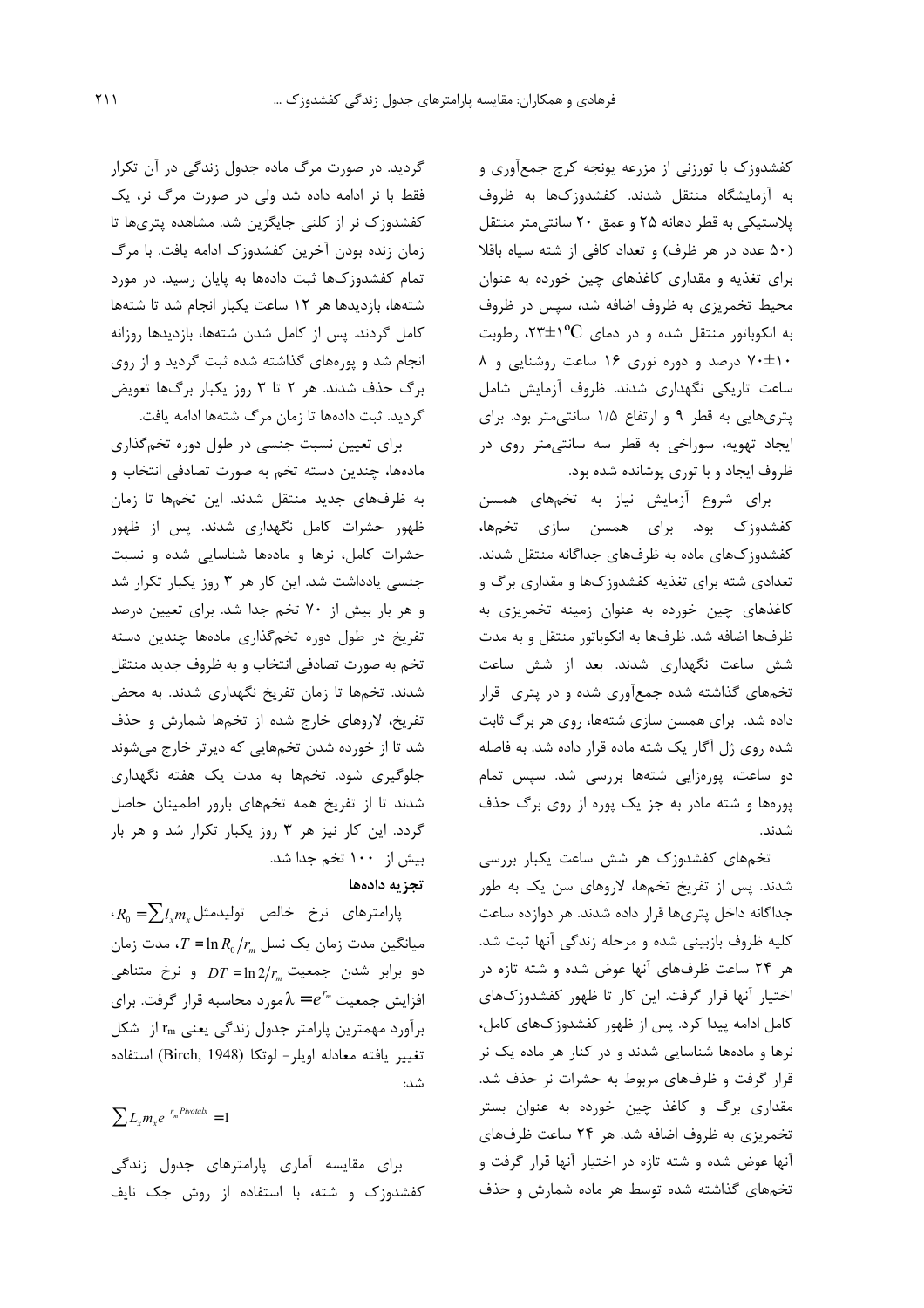(Meyer et al., 1986) مقدارهای کاذبی برای پارامترها توليد شد. فرآيند محاسبه با نرمافزار PersianRm (Naveh et al., 2004) انجام شد. مقايسه ميانگينها با آزمون من ــ ويتنبي انجام شد.

# نتايج و بحث

از ۱۲۳ تخم اولیه کفشدوزک که برای مطالعه جدول زندگی انتخاب شده بودند، ۹۶ تخم تفریخ شدند. بررسی نشان داد که کفشدوزک دوره نمو تخم، لارو سن ۱، لارو سن ٢، لارو سن ٣، لارو سن ۴، پيش شفيرگي و شفیرگی را به ترتیب در ۲/۹۹±۰/۰۴۶، ۰۴۶+۱/۴۱.  $\gamma/\gamma + \pm \cdot/\gamma + \pm \cdot \gamma$  (1)  $\gamma + \pm \cdot/\gamma + \pm \gamma$ ۱/۲۶±۰/۰۳۴ و ۳/۴۷±۰/۰۴۸ روز طی میکند. مشاهده می شود که لارو سن چهارم طول دوره نموی بالاتری نسبت به سایر سنین لاروی دارد. میانگین طول دوره پیش از حشره کامل برابر با ۱۶/۰۶±۱۶/۰۶ روز است. Lanzoni et al. (2004) طول دوره قبل از حشره کامل این کفشدوزک ۱٫ ۱۸/۱ روز تخمین زده بودند و این در حالیست که Mollashahi et al. طول دوره قبل از حشره کامل این کفشدوزک را در دمای ٢۶°C روی شته جالیز ٩ روز گزارش کردند. El Habi et .al (2000) گزارش كردند كه زمان لازم براى نمو از مرحله تخم تا حشره كامل اين كفشدوزك بين ٧ تا ٢٧/۵٨ روز مى باشد كه بستگى به دما دارد. تفاوت معنیداری بین طول دوره قبل از حشره کامل دو جنس i (Mann-Whitney U=379, P< 0.001). نرها تقریباً ۱۲ ساعت بیشتر از مادهها برای کامل شدن نیاز به زمان دارند. میانگین طول عمر حشرات کامل ۵۴/۵۹ روز می باشد. طول عمر حشرات کامل نر (۶۳/۵۶ روز) به طور معنیداری طولانی تر از طول عمر حشرات ماده بود. (Mann-Whitney U=585, P=0.027) بود. ElHag & Zaitoon (1996) گزارش کردهاند که هیچ تفاوت معنى دارى بين طول دوره زندگى حشرات كامل نر و ماده وجود ندارد و طول دوره زندگی حشرات کامل Brevicoryne ور دمای ٢٥°٢ با تغذيه از شته brassicae و Rhopalosiphum padi را ۷۱/۸ روز گزارش کردهاند. .Mollashahi et al (2004) طول عمر حشرات کامل این حشره ,ا در دمای ۲۶<sup>۰</sup>C و با تغذیه از

شته جالیز ۵۳/۴ روز گزارش کردهاند.

در شکل ۱- بالا، روند نرخ بقا و تولیدمثل ویژه سنی کفشدوزک نشان داده شده است. نتایج نشان داد که هر ماده در طول زندگی خود به طور متوسط ١١٣٩/٢١۴ عدد تخم میگذارد. طول دوره تخمریزی آنها ۴٠/٨۶٩ روز برآورد شد، به عبارت دیگر مادهها ۸۸/۳ درصد از طول دوره زندگی خود را تخم گذاری کردند و تنها ۱۱/۷ درصد از طول دوره زندگی خود تخمگذاری نکردند. در طول دوره تخمریزی هر سه روز یکبار چندین دسته تخم از ظروف آزمایش برداشته و تا بلوغ نگهداری شد و پس از تعیین جنسیت، نسبت نر و ماده محاسبه شد. اینکار ۱۳ بار در طول دوره تخمریزی تکرار شد. نتایج حاصله نشان داد که نسبت جنسی \: ١ است.

را برای این  $r_m$  (2004) Mollashahi et al. کفشدوزک با تغذیه از شته جالیز Lanzoni et .•/۲۵۴  $Myzus$  با استفاده از شته سبز هلو،  $(2004)$  al. (2005) Kontodimas & Stathas ,  $\cdot/\wedge\Upsilon$  persicae ۰/۱۷۸ *Dysaphis crataegi* (Kaltenbach) , وی شته برآورد كردند. مقايسه يافتههاى مطالعه ما با مطالعات پیشین نشاندهنده این است که فاکتورهایی مانند شکار و شرایط محیطی می توانند بر نرخ بقا، طول دورههای رشدی، طول دوره زندگی حشرات کامل و پارامترهای جدول زندگی تأثیر بگذارند.

مقدار پارامترهای اصلی جدول زندگی کفشدوزک و شته سياه باقلا در جدول ١ ارائه شده H. variegata است. مقدار یارامتر  $r_m$  محاسبه شده برای شته در مقایسه با مقدار  $r_m$  کفشدوزک بسیار بالا میباشد. مقایسه آماری نشان داد که این تفاوت از نظر آماری نیز معنیدار میباشد (جدول ۱). در شکل ۱- پایین روند نرخ بقا و تولیدمثل ویژه سنی شته سیاه باقلا نشان داده شده است. همانگونه که در شکل دیده می شود، شته تولیدمثل خود را در زمانی بسیار زودتر از کفشدوزک آغاز کرده و اگر چه در دوره نمو خود تعداد نتاج کمتری تولید می کند، ولی طول دوره نسل کوتاه و همچنین آغاز  $r_m$  پورهزایی در زمان زودتر باعث میشود که در مجموع، بالاتری داشته باشد. مقایسه دیگر پارامترها نیز نشان داد که تفاوت دیگر پارامترها هم از نظر آماری معنیدار است (جدول ١). نتايج نشان مى دهد كه اين شته قادر است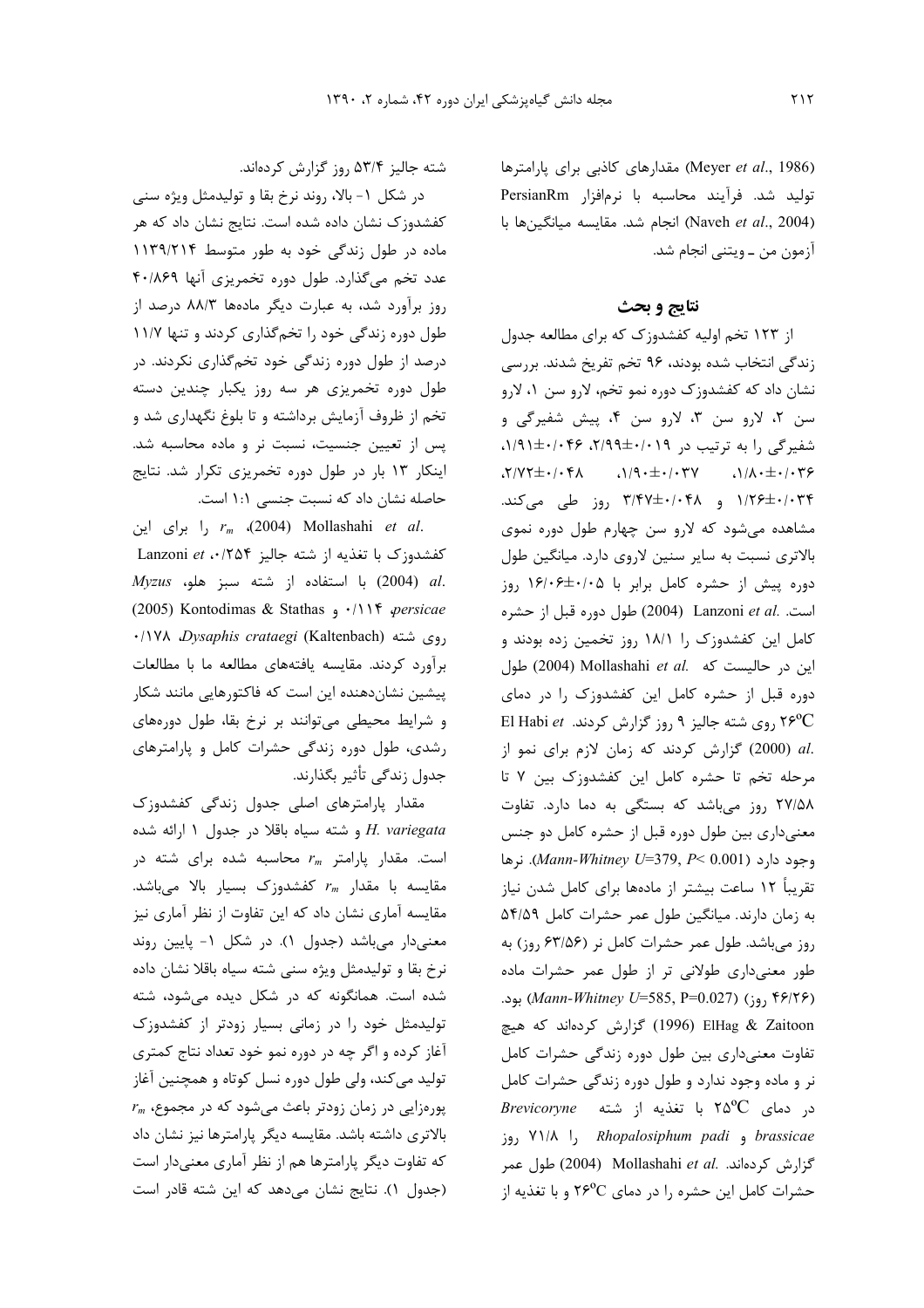جمعیت خود را هر ۲/۲ روز، دو برابر کند که از زمان دو برابر شدن جمعیت کفشدوزک کوتاهتر می باشد.

متأسفانه مقالههای بسیاری کمی در دسترس است که در آنها بهطور همزمان جدول زندگی کفشدوزک و شکار آن مورد بررسی و مقایسه و تحلیل قرار گرفته باشد. .Mollashahi et al (2009) در بررسی پارامترهای

رشد جمعیت کفشدوزک C. septempunctata و شته جالیز، به این نتیجه رسیدند که نرخ ذاتی افزایش جمعیت شته بسیار بیشتر از نرخ ذاتی افزایش جمعیت کفشدوزک میباشد و در نهایت تصمیمگیری در مورد کارایی کفشدوزک در مهار شته را به انجام مطالعات بیشتر منوط کردند.





(بالا) + روند تغییرات نرخ زندهمانی ویژه سنی و  $m_x$  کفشدوزک Hippodamia variegata (بالا) و شته سياه باقلا (پايين) به ازاي سن

جدول ١- مقایسه پارامترهای جدول زندگی (خطای استاندارد ±) کفشدوزک Hippodamia variegata و شته سیاه باقلا

| P                                     | Mann-Whitney U            | شته سىاه ىاقلا                                   | كفشدو; ک                                  | پارامتر |
|---------------------------------------|---------------------------|--------------------------------------------------|-------------------------------------------|---------|
| $\langle \cdot   \cdot \cdot \rangle$ | ٩                         | $f1/9\lambda \pm f/5$                            | $YSQ/YY \cdot \pm YY \cdot \gamma$        | $R_0$   |
| $\langle \cdot   \cdot \cdot \rangle$ | ۷۴                        | $\cdot$ /۳ $\cdot$ 9 $\pm$ $\cdot$ / $\cdot$ ) 1 | $\cdot$ /197 $\pm$ $\cdot$ / $\cdot$ 7    | $r_m$   |
| $\langle \cdot   \cdot \cdot \rangle$ | $\cdot$ / $\cdot$ $\cdot$ | $15/1 \pm .751$                                  | $Y9/995\pm VYV$                           |         |
| $\langle \cdot   \cdot \cdot \rangle$ | ۸۹۵                       | $1/797 \pm .1.10$                                | $1/\Upsilon$ $\lambda \pm \cdot$ $\cdots$ |         |
| $\langle \cdot   \cdot \cdot \rangle$ | $\cdot$ / $\cdot$ $\cdot$ | $Y/YY \pm \cdot$ / $\cdot$ $Y\Lambda$            | $\mathbf{r}/\Delta\mathbf{r} \pm \cdot$   | DΤ      |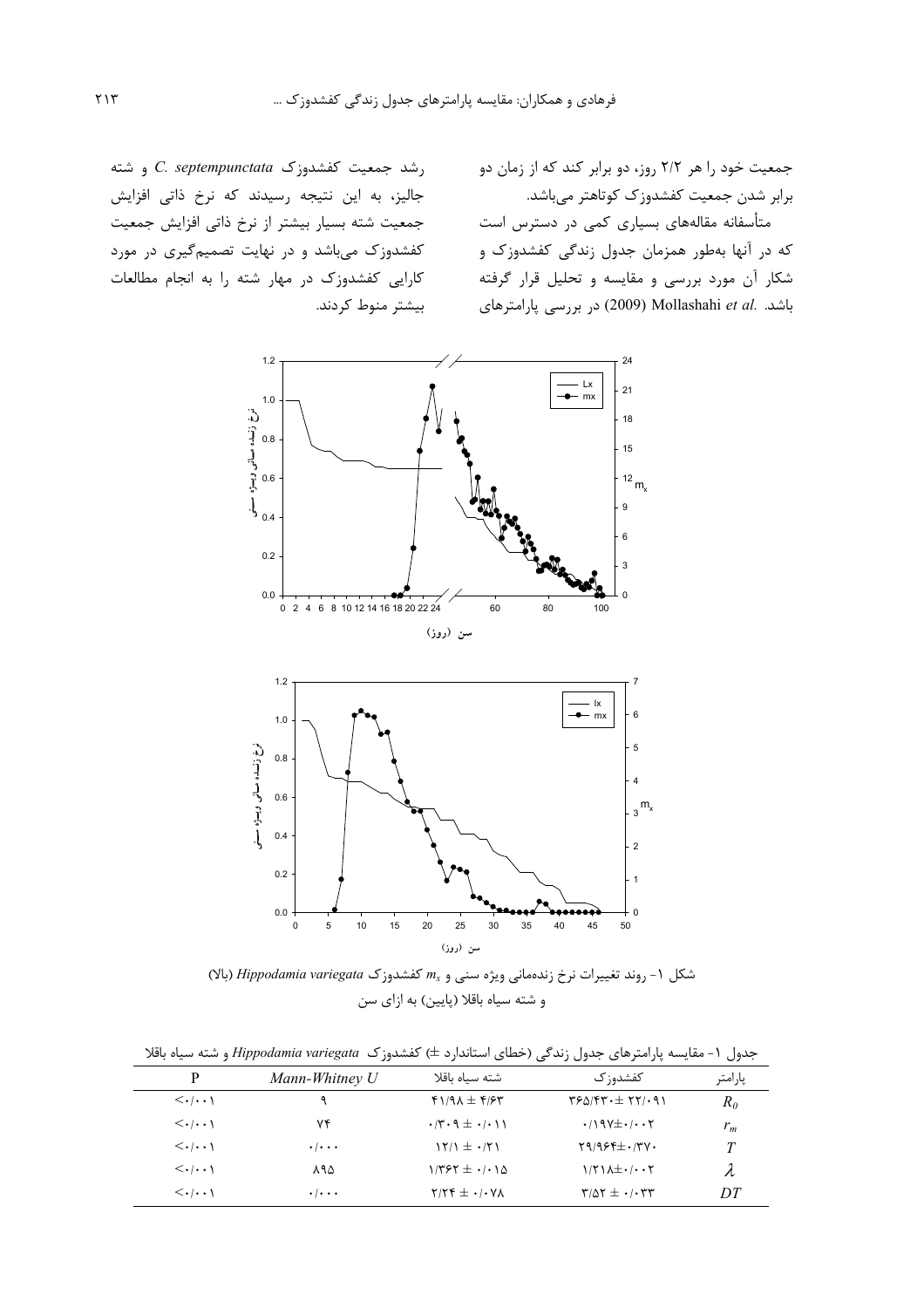Lemnia biplagiata کفشدوزک Lemnia biplagiata را روى شته A. gossypii و مراحل لاروى مگس Feltiella acarisuga Vallot (Diptera: Tetranychidae) روی کنه تار عنکبوتی Tetranychus ;ا استفاده از (Acari: Tetranychidae) urticae Koch روش چی مورد بررسی قرار گرفته است Mo & Liu) 2006, Yu et al., 2005; Chi & Yang, 2003) صورت محاسبه این پارامتر برای کفشدوزک H. variegate، می توان با دقت بالایی در مورد کارایی کفشدوزک اظهار نظر کرد. با توجه به نتایج به دست آمده در این پژوهش نمی توان درباره کارایی این کفشدوزک در مهار شته سیاه باقلا نظر قطعی داد و لازم است که نرخ کشتار آن نیز محاسبه گردد تا در کنار نتایج جدول زندگی بتوان در مورد کارایی آن اظهار نظر کر د.

در صورتی که قرار باشد بر اساس پارامترهای جدول زندگی، در مورد کارایی کفشدوزک اظهار نظر کرد، باید چنین نتیجه گرفت که کفشدوزک قادر به تنظیم جمعیت شکار خود نیست. اما باید یک نکته را مورد .<br>توجه قرار داد؛ برخلاف پارازیتوییدها که تولید هر تخم برابر با یک مرگ در جمعیت میزبان است، در شکارگرها هر تخم برابر با یک مرگ در جمعیت شکار نبوده و هر تخم منجر به تعداد بسیار بیشتری مرگ در جمعیت شکار می گردد. از این رو، این احتمال وجود دارد که کفشدوزک به این ترتیب ضعف تولیدمثلی خود را جبران کرده و جمعیت شکار خود را مهار نماید. برای بررسی دقیق این موضوع پیشنهاد میشود که نرخ کشتار (Chi & Yang, 2003)، ایجاد شده توسط مراحل مختلف زندگی کفشدوزک مورد بررسی قرار گیرد. نرخ کشتار کفشدوزک *Propylaea japonica* Thunber

### **REFERENCES**

- Abdel-Salam, A. H. & Abdel-Baky, N. F. (2001). Life table and biological studies of *Harmonia axyridis*  $\mathbf{1}$ Pallas (Col., Coccinellidae) reared on the grain moth eggs of Sitotroga cerealella Olivier (Lep., Gelechiidae). Journal of Applied Entomology, 125, 455-462.
- 2. Birch, L. C. (1948). The inrinsic rate of natural increase in an insect population. Journal of Animal Ecology, 17, 15-26.
- 3. Chi, H. & Yang, T. C. (2003). Two-sex life table and predation rate of *Propylaea japonica* Thunberg (Coleoptera: Coccinellidae) fed on Myzus persicae (Sulzer) (Homoptera: Aphididae). Environmental Entomology, 32, 327-333.
- 4. El Habi, M., Sekkat, A., Jadd, L. El. & Boumezzough, A. (2000). Biologie d'Hippodamia variegata Goeze (Col., Coccinellidae) et possibilite de son utilisation contre Aphis gossypii Glov (Hom., Aphididae) sous serres de concombre. Applied Entomology, 124, 365-374.
- 5. El Hag, E. T. A. & Zaitoon, A. A. (1996). Biological parameters for four coccinellid species in central Saudi Arabia. Biological Control, 7, 316-319.
- 6. Esmaili, M., Azmayesh Fard, P. & Mirkarimi, A. A. (1995). Agricultural entomology. Tehran University Press. (In Farsi).
- 7. Franzmann, B. A. (2002). *Hippodamia variegata* (Goeze) (Coleoptera: Coccinellidae), a predacious ladybird new in Australia. Australian Journal of Entomology. 41, 375-377.
- 8. Huang, Z., Ren, S. X. & Musa, P. D. (2008). Effects of temperature on development, survival, longevity, and fecundity of the Bemisia tabaci Gennadius (Homoptera: Aleyrodidae) predator, Axinoscymnus cardilobus (Coleoptera: Coccinellidae). Biological Control, 46, 209-215.
- 9. Kontodimas, D. C. & Stathas, G. J. (2005). Phenology, fecundity and life table parameters of the predator Hippodamia variegata reared on Dysaphis crataegi. Biocontrol, 50, 223-233.
- 10. Lanzoni, A., Accinelli, G., Bazzocchi, G. G. & Burgio, G. (2004). Biological traits and life table of the exotic Harmonia axyridis compared with Hippodamia variegata, and Adalia bipunctata (Col., Coccinellidae). Journal of Applied Entomology, 128, 298-306.
- 11. Meyer, J. S., Igersoll, C. G., MacDonald, L. L. & Boyce, M. S. (1986). Estimating uncertainty in population growth rates: Jackknife vs. Bootstrap techniques. *Ecology*, 67, 1156-1166.
- 12. Michaud, J. P. & Qureshi, J. A. (2006). Reproductive diapause in *Hippodamia convergens* (Coleoptera: Coccinellidae) and its life history consequences. Biological Control, 39, 193-200.
- 13. Mo, T. L. & Liu, T. X. (2006). Biology, life table and predation of Feltiella acarisuga (Diptera: Cecidomyiidae) feeding on Tetranychus cinnabarinus eggs (Acari: Tetranychidae). Biological Control, 39, 418-426.
- 14. Mollashahi, M., Sahragard, A. & Hossaini, R. (2009). A comparative study on the population growth